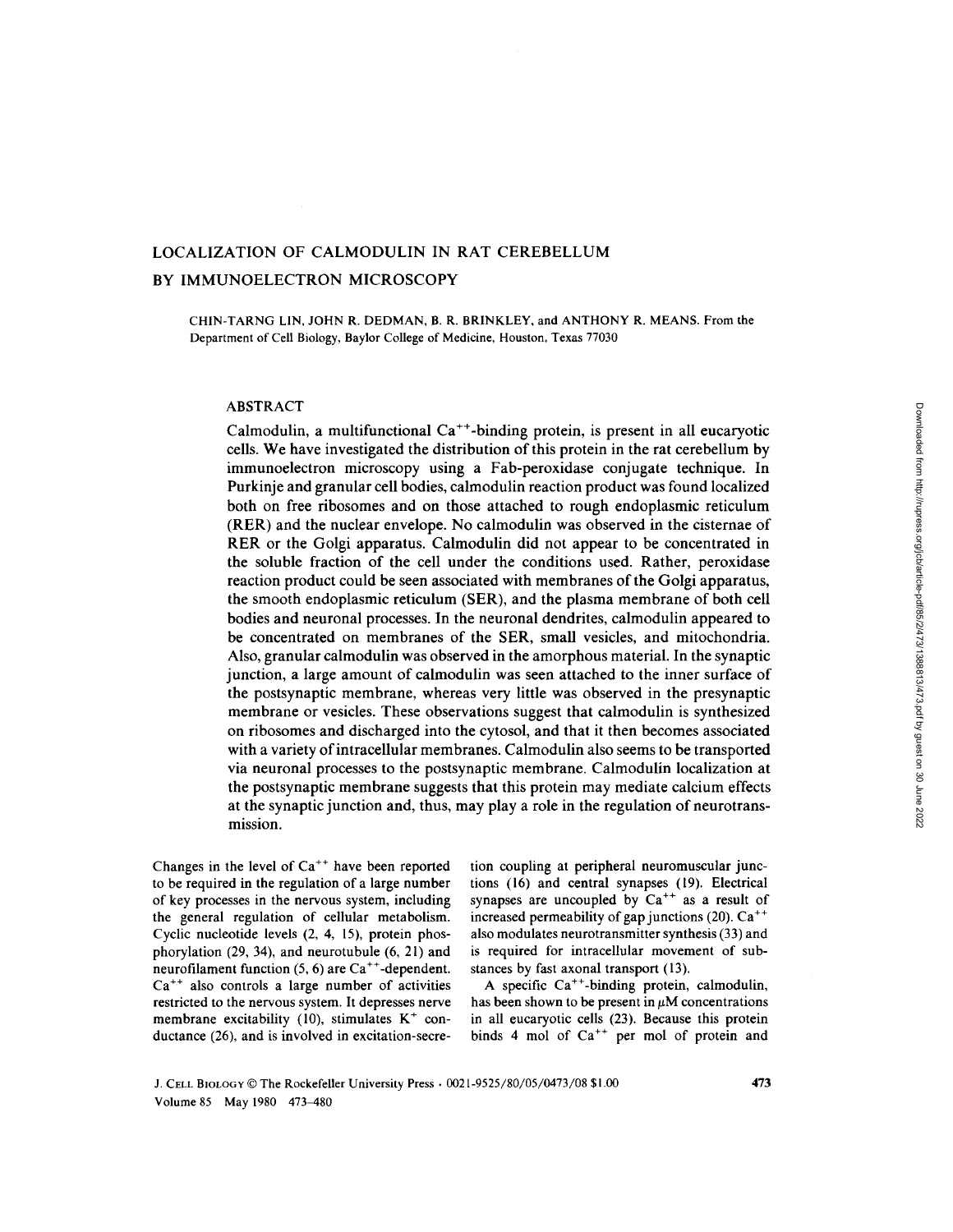because its affinity for  $Ca^{++}$  is approximately equal to the estimated  $Ca^{++}$  concentration (2  $\mu$ M) (7), it is likely that the physiologically active, intracellular,  $Ca^{++}$ -regulated events mentioned in the preceding paragraph require calmodulin as a  $Ca^{++}$  receptor. We have prepared a monospecific calmodulin antibody in goats and sheep (3, 8), and have used this antibody to localize calmodulin in tissue culture cells by indirect immunofluorescence microscopy (8, 31, 32). The purpose of this study was to localize calmodulin in the nervous system by immunoelectron microscopy to determine whether its ultrastructural localization was compatible with the locale of known  $Ca^{++}$ -requiring processes. Because the cerebellum is simpler than other central nervous system components, it was chosen for analysis . The localization of calmodulin in cerebellar Purkinje cells is compatible with a role for this protein in all of the known  $Ca^{++}$ mediated events.

# MATERIALS AND METHODS

# Preparation of Fab-peroxidase Conjugate

#### against Calmodulin

Calmodulin isolated from rat testis was used to immunize sheep as previously described (1). Isolation of Fab fraction from the sheep antiserum and conjugation with horseradish peroxidase was performed according to the method described by Lin et al. (19), with slight modifications . The IgG fraction was separated from the sheep antiserum by QAE-Sephadex A-50 chromatography (14) and digested with papain (28) . The undigested IgG was separated from the reaction mixture by Sephadex G-100 gel filtration in 0.05 M Tris buffer containing 0.15 M NaCl, pH 8.0 The monospecific Fab fragments were purified by calmodulin Sepharose 4B affinity chromatography (l8) (CNBr-activated Sepharose 4B was obtained from Sigma Chemical Co., St. Louis, Mo.) . Finally, the Fab fragments were conjugated to horseradish peroxidase (Sigma Type VI) according to the methods of Nakane and Kawao (27). The Fab-peroxidase conjugate was further purified by Sephadex G-100 gel filtration and was maintained at  $-79^{\circ}$ C until used.

# Tissue Preparation for Localization of Calmodulin by Electron Microscopy

The immunoelectron microscopic procedure used was similar to that described by Lin and Chang (18) . Five male rats (each weighing 150 g) were anesthetized with chloral hydrate (35%, <sup>I</sup> ml/kg of body wt) Cerebella were removed and fixed immediately with 2% paraformaldehyde in 0.1 M PIPES buffer containing  $0.02\%$  CaCl<sub>2</sub>, pH 7.4, overnight at  $4^{\circ}$ C. Another five rats were anesthetized, and the brains were fixed with 500 ml of the same fixative by vascular perfusion. Cerebella were then removed and immersed in the fixative overnight at  $4^{\circ}$ C. After they had been washed in buffer for  $1$  h,  $50-\mu m$  sections were prepared from each cerebellum with a vibratome. The brain sections were incubated with the Fab-peroxidase conjugate against calmodulin  $(0.2 \text{ mg/ml})$  for 1 h. After they had been washed with buffer, sections were refixed in 2.5% glutaraldehyde in 0.1 M PIPES buffer for 30 min at 25°C, followed by incubation with 0.05% 3,3'-diaminobenzidine-4 HCl in Tris-HCI buffer, pH 7 .6, with 0.01%  $H_2O_2$  for 7 min at 25°C. The sections were postfixed in 1% OsO<sub>4</sub> in the same buffer for 30 min. After dehydration, they were flat-embedded in Spurr's medium (30), and silanized glasses were used to press the sectons . The positive reaction areas were marked under a light microscope and mounted on blank blocks All thin sections were observed under the electron microscope without further staining. Three control experiments were performed:  $(a)$ the sections were incubated with goat Fab-peroxidase conjugate against chicken apo VLDL-II; (b) sheep Fab-peroxidase conjugate against calmodulin was treated with a fivefold molar excess of calmodulin before incubation with the section;  $(c)$  Horseradish peroxidase ( $l \mu g/ml$ ) alone was substituted for Fab-peroxidase conjugate against calmodulin

## Preparation of Subcellular Fractions

Rat cerebella were removed and homogenized in a solution containing 0.32 M sucrose, 1 mM NaHCO<sub>3</sub>, 1 mM MgCl<sub>2</sub>, and 0.5 mM CaCl<sub>2</sub>. The homogenate was fractionated as described by Beale et al. (1), and marker enzymes were used to assess the relative purity of each subcellular fraction (1). The enzymes assayed were adenylyl cyclase and 5'-nucleotidase (plasma mem-

FIGURE <sup>1</sup> A control rat cerebellum treated with Fab-peroxidase conjugate against chicken apo VLDL-II shows no reaction product.  $\times$  1000.

FIGURES 2-4 Rat cerebellum treated with Fab-peroxidase conjugate against calmodulin; no counterstain.

FIGURE <sup>2</sup> The reaction product (dark staining) is shown in the Purkinje cell bodies, their dendrites, and in the granular layer.  $\times$  1000.

FIGURE <sup>3</sup> Rat cerebellum treated with preabsorbed Fab-peroxidase conjugate to calmodulin shows no staining.  $\times$  23,000.

FIGURE 4 Part of a Purkinje cell showing electron-dense reaction product (arrows) on some free polysomes, bound ribosomes, SER, and plasma membrane.  $\times$  15,700. Inset: high magnification from another area of the same Purkinje cell . The reaction product (arrows) is seen on free polysomes and bound ribosomes on endoplasmic reticulum. No reaction product is seen in the cisternae of RER.  $\times$ 27,500.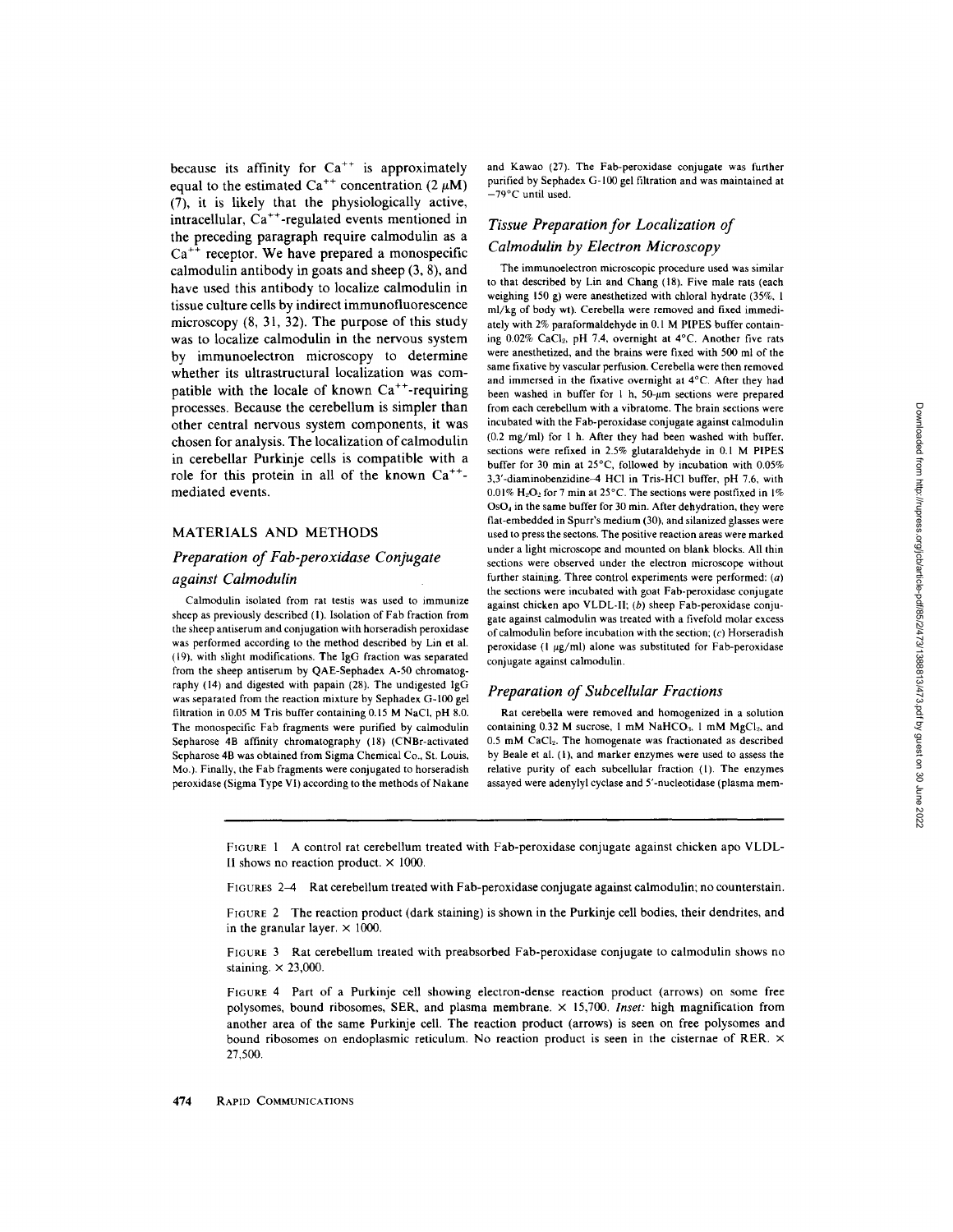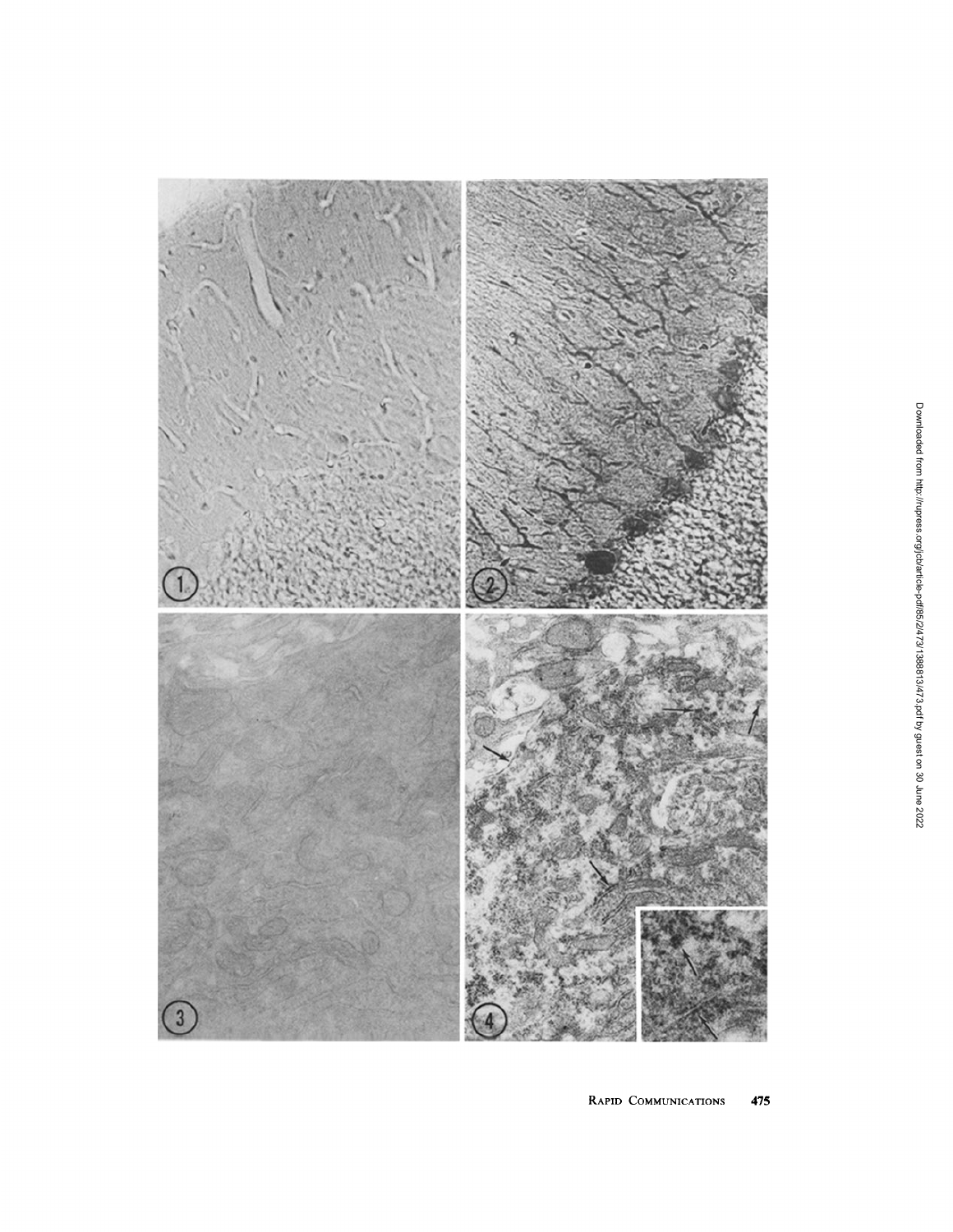brane) (25), NADH cytochrome  $c$  reductase (mitochondria), triosephosphate isomerase (soluble) and RNA polymerase <sup>11</sup> (nuclear) . Allenzyme activities were determined in all subcellular fractions . In no case did cross-contamination account for >2% of the total enzyme activity in the respective fractions. Polyribosomes were prepared by the procedure of Means et al. (24), and the nascent peptide chains were released and separated from ribosomes as described by Means et al. (22). Neurotubules were isolated from cerebellum by the procedure of Marcum et al. (21). Synaptic plasma membranes and the postsynaptic densities derived from these membranes were kindly isolated and supplied by B. Lester and E. J. Peck, Jr., Department of Cell Biology, Baylor College of Medicine, Houston, Tex. (17).

#### RESULTS

When sections of the cerebellum that had been processed for Fab-peroxidase conjugate against calmodulin were examined by light microscopy, localization of brown reaction product was observed in Purkinje cell bodies, their dendrites, and the granular layer (Fig. 2). For comparison, a control section of rat cerebellum was treated with Fab-peroxidase conjugate against chicken apo VLDL-II. This section showed no reaction product (Fig. 1) . When the sections were examined by electron microscopy, localization of calmodulin was found on free ribosomes as well as on ribosomes associated with rough endoplasmic reticulum(RER) (Fig. 4) . Staining was also apparent on mitochondrial membranes, smooth endoplasmic reticulum (SER), and plasma membranes (Figs. 4 and 5). Although the membranes of the cristae and the inner and outer mitochondrial membranes were stained, no reaction product was seen in the matrix (Figs. 4-9). Likewise, the Golgi membranes were stained, but no staining was apparent in the cisternae. It was interesting to note that neurotubules of the dendrites also were unstained, whereas



dase conjugate against calmodulin; no counterstain.

FIGURE <sup>5</sup> The cisternae of Golgi apparatus contain no reaction product, but one of the saccular membranes (arrow) and some free polysomes (arrow) are stained.  $\times$ 20,500.

FIGURE <sup>6</sup> A granular cell in the granular layer of rat cerebellum shows reaction product (arrows) on free polysomes and bound ribosomes attached to the nuclear envelope.  $\times$  18,000.

FIGURES 7-9 Rat cerebellum treated with Fab-peroxidase conjugate against calmodulin; no counterstain .

FIGURE 7 An oblique section of one neuronal dendrite shows reaction product (arrows) on SER, small vesicles, and outer and inner mitochondrial membranes The reaction product is also present as granular particles (arrow) embedded in amorphous material. The neurotubules are rarely stained.  $\times$  34,000.

FIGURE 8 Part of a neuronal dendrite reveals heavy reaction product (arrow) at postsynaptic membrane and in its vicinity . Scattered granular particles (arrow) of reaction product are also seen . The neurotubules are unstained. Some SER also show membrane-associated reaction product.  $\times$  22,000.

FIGURE 9 Several axodendritic synapses (arrow) in the molecular layer of rat cerebellum show a heavy coating of reaction product at the inner surface of postsynaptic membranes and in their vicinity.  $\times$  39,500.

FIGURE <sup>10</sup> Rat cerebellum treated with Fab-peroxidase conjugate against chicken apo VLDL-II Part of a Purkinje cell with an axosomatic synapse (arrow) shows no reaction product in the cell body or at the postsynaptic membrane.  $\times$  23,000.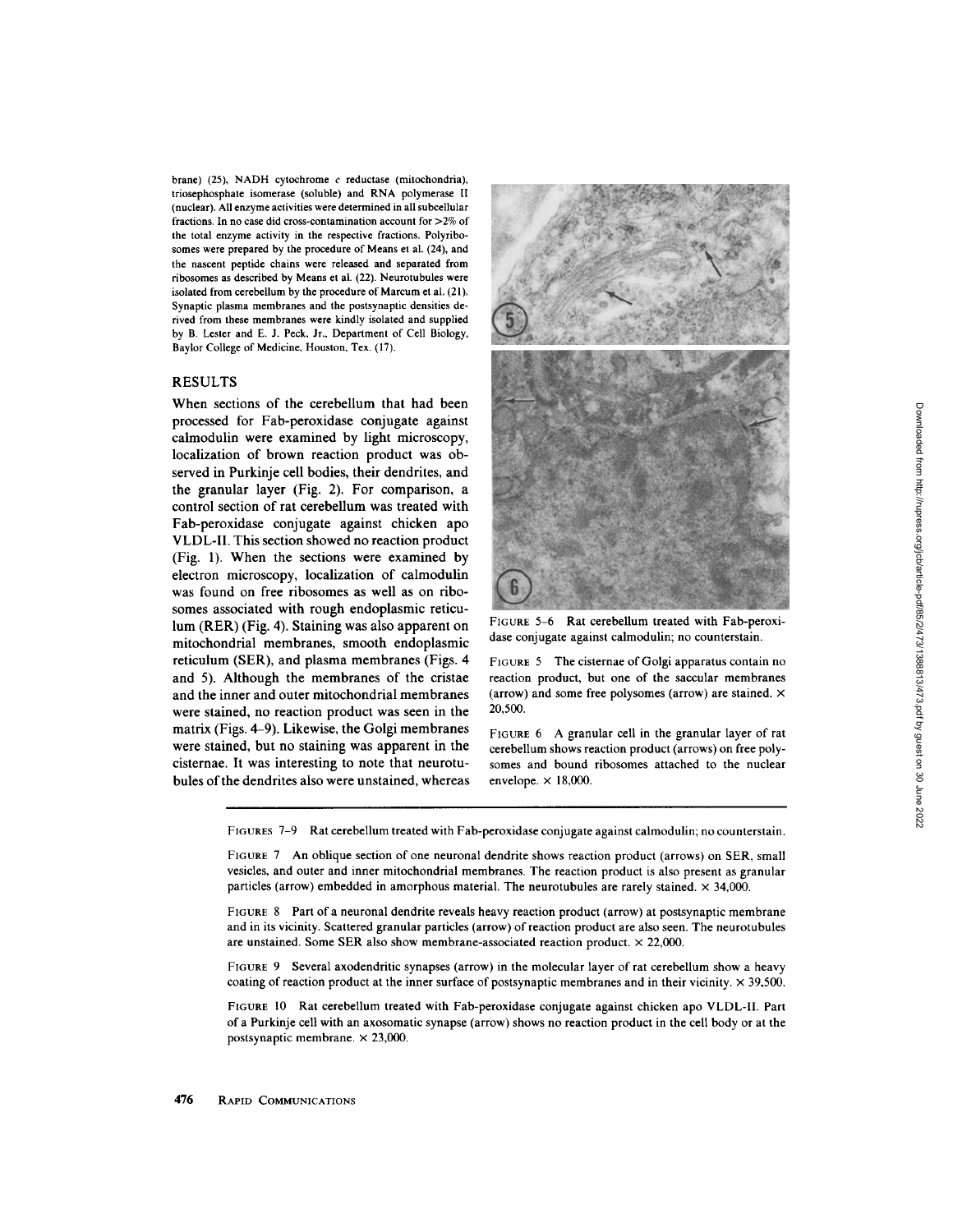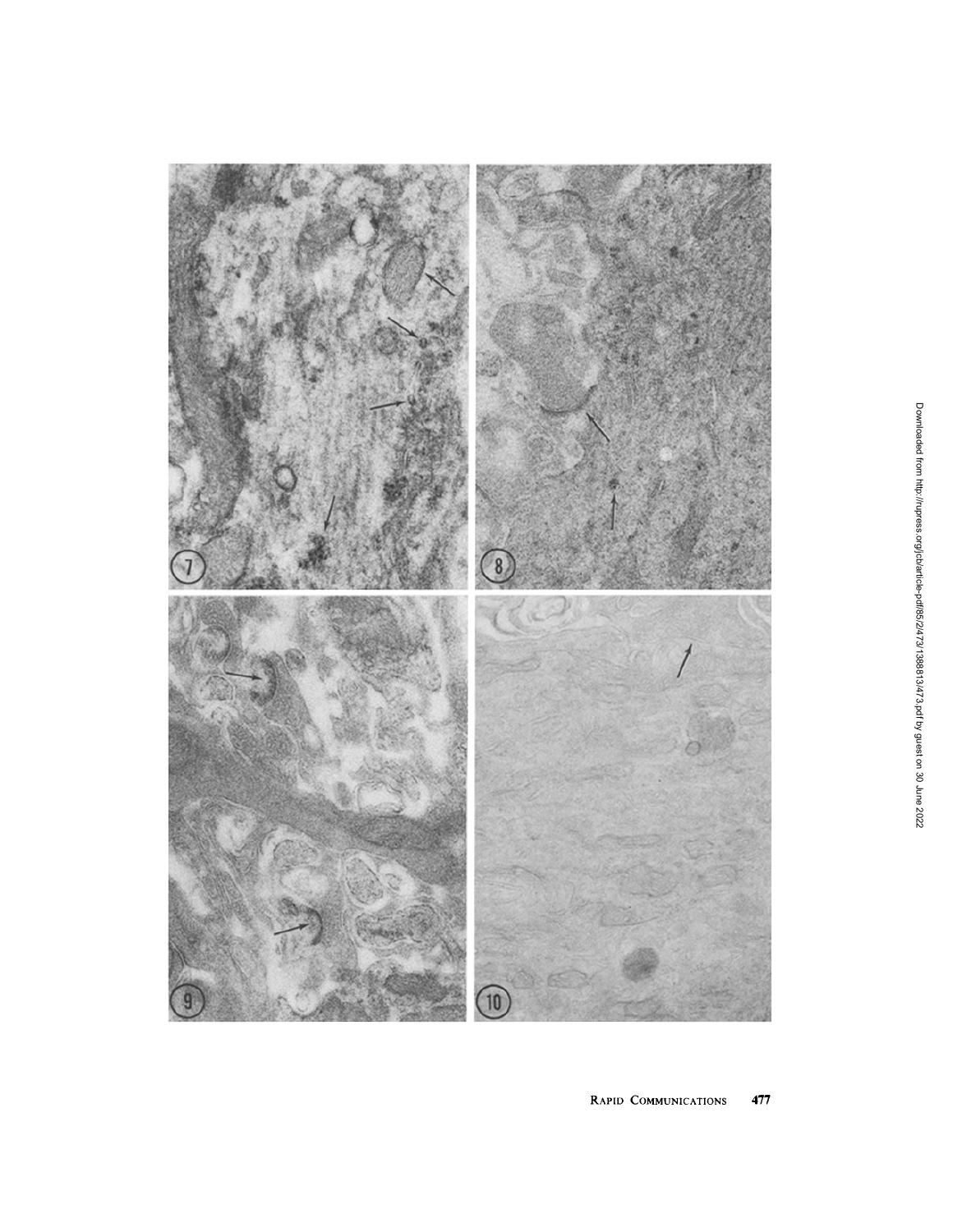2022

other organelles of the processes, including SER, mitochondria, and granular particles in the amorphous material were stained (Figs. 7 and 8). These data were confirmed by assaying calmodulin in each subcellular fraction by radioimmunoassay (3).

At the synaptic junction, reaction products were heavily deposited at the inner surface of the postsynaptic membranes and in their vicinity (Figs. 8 and 9). Interestingly, the presynaptic nerve terminals, which contained many vesicles, showed little reaction product. Although much less reaction product was observed in the granular layer of the cerebellum, granular cells displayed some staining reaction on free ribosomes as well as on ribosomes bound to the outer nuclear envelope and the RER (Fig. 6). Occasionally, myelinated nerve fibers revealed small vesicles coated with reaction product (not shown).

Control tissue sections treated with Fab-peroxidase conjugate against chicken apo VLDL-II or exposed to preabsorbed Fab-peroxidase conjugate to calmodulin showed no staining (Figs. 1, 3, and 10). When the Fab-peroxidase conjugate was replaced with horseradish peroxidase, the reaction product was absent. Immersion fixation and perfusion fixation gave no significant difference in the distribution of reaction product, although perfusion fixation resulted in improved morphological preservation.

Table <sup>I</sup> shows the distribution of calmodulin in various fractions prepared from rat cerebellum. In all cases, calmodulin was quantitated by a sensitive radioimmunoassay (3). All subcellular fractions contained calmodulin except purified neurotubules and ribosomes that had been stripped of nascent peptide chains . Calmodulin values ranged from 0.4 to 2% of the total protein. The exception was in isolated postsynaptic densities (PSD), where calmodulin comprised 3% of the protein. These data agree with those reported by Grab et al. (11), who suggest a relative enrichment of calmodulin in the PSD fraction.

### DISCUSSION

Calmodulin was localized in rat cerebellar Purkinje cells by immunoelectron microscopy using a Fab-peroxidase conjugate technique. Reaction product was found on both free and bound ribosomes but not in the cisternae of rough endoplasmic reticulum or Golgi apparatus, which is compatible with biochemical experiments that reveal

TABLE <sup>I</sup> Calmodulin Distribution in Rat Cerebellum

| Fraction                  | Calmodulin    |
|---------------------------|---------------|
|                           | µg/mg protein |
| Cerebellar homogenate     | 9.5           |
| Nuclei                    | 6.7           |
| Mitochondria              | 4.4           |
| Microsomes                | 19.3          |
| Plasma membranes          | 11.0          |
| Postmicrosomal supernate  | 13.4          |
| Polyribosomes             | 3.6           |
| Nascent peptide chains    | 3.0           |
| Ribosomes                 | < 0.002       |
| Neurotubules              | < 0.002       |
| Synaptic plasma membranes | 10.6          |
| Postsynaptic densities    | 30.8          |

Calmodulin was assayed in all fractions by radioimmunoassay as described by Chafouleas et al. (3) . Sample preparation is described in Materials and Methods.

calmodulin to be an intracellular protein that neither consists of <sup>a</sup> signal peptide chain (3) nor contains carbohydrate residues (7). This protein is not glycosylated and packaged in the Golgi apparatus because it is not destined for secretion. Rather, calmodulin was found to be associated with <sup>a</sup> variety of intracellular membranes and was found in granular particles that seemed to be in the soluble portion of the cell.

The data presented herein suggest that calmodulin is synthesized in cell bodies on both free and membrane-bound polyribosomes and that the nascent peptide chains are then released and become associated with a variety of intracellular membranes. In addition, the demonstration of granular calmodulin in the neurites suggests that it is transported from the cell body to the synaptic regions and that here it becomes integrated into the postsynaptic membrane. The data accumulated concerning the localization of calmodulin in Purkinje cells are positively correlated with information obtained from subcellular fractionation studies. As is shown in Table I, radioimmunoassay of calmodulin reveals the presence of this protein in each of the subcellular fractions identified by immunoelectron microscopy as being calmodulin positive. These fractions include plasma membrane, endoplasmic reticulum, polyribosomes, mitochondria, nuclei, and synaptosomes.

The biochemical and ultrastructural identification of calmodulin in the various subcellular fractions is also consistent with events in the nervous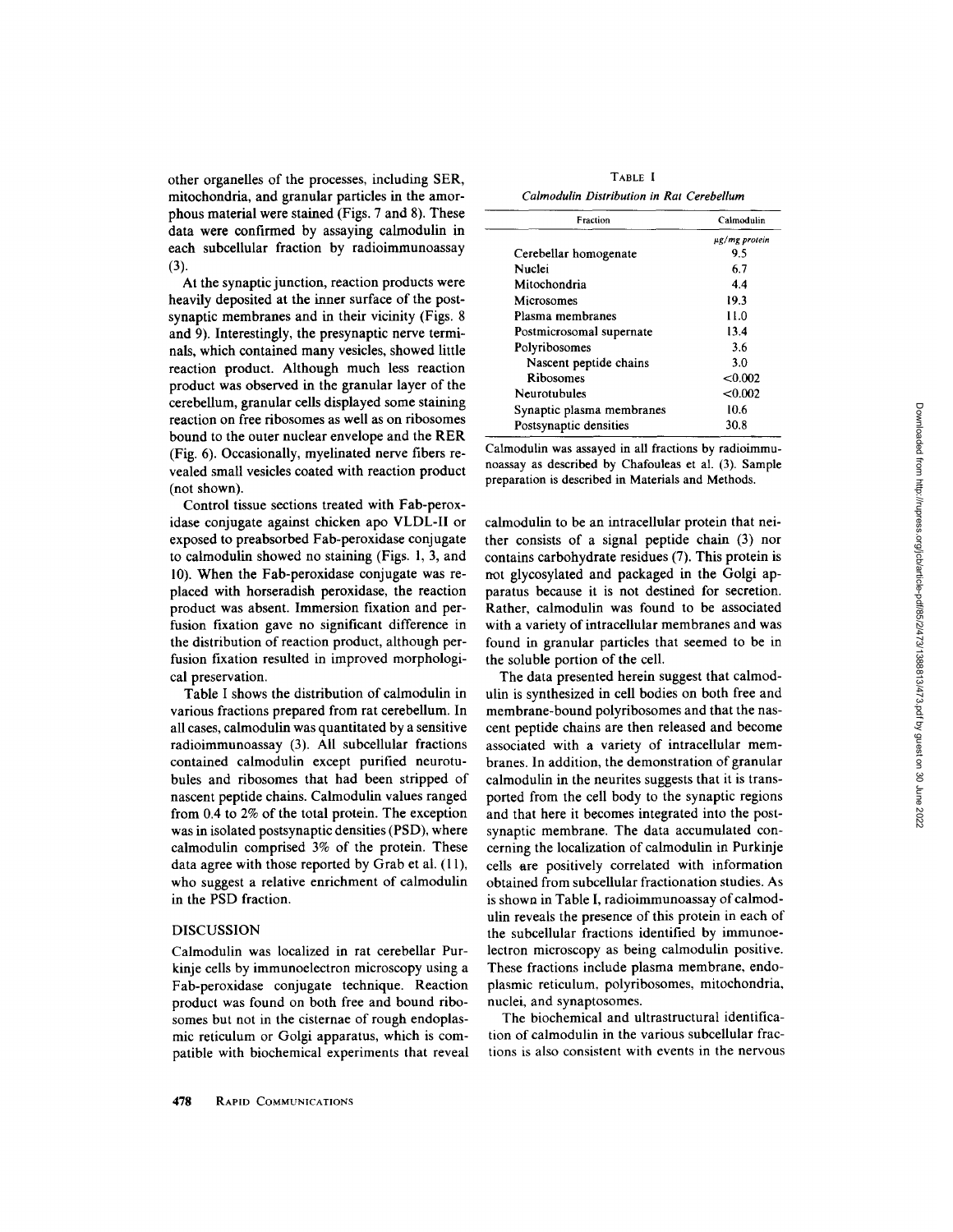2022

system known to be regulated by calmodulin . Polysomes contain calmodulin that can be quantitatively released with the nascent chains, and the resultant monosomes do not contain calmodulin, which suggests that the localization of calmodulin on polyribosomes represents the site of synthesis . Plasma membrane-associated calmodulin is not a surprising finding inasmuch as these membranes contain phosphodiesterase (15), protein kinase (29), adenylyl cyclase (2), and  $Ca^{++}$ -Mg<sup>++</sup> ATPase (6) . All of these enzymes have been shown to be calmodulin-dependent in mammalian brain . Similarly,  $Ca^{++}$  transport may be regulated by calmodulin in smooth ER and mitochondria. Localization on smooth ER is also consistent with a role for calmodulin in the regulation of tryptophan <sup>5</sup>' monooxygenase (33) . The immunochemical data suggest the possibility that calmodulin may be associated only with the outer nuclear envelope of the nucleus . Indeed, bound ribosomes could be the positively stained organelles . However, our results do not rule out intranuclear localization . It should be pointed out that Harper et al . (12) argue that ACTH promotes an accumulation of nuclear calmodulin in adrenal tumor cells. In their study, calmodulin was visualized in frozen sections by an immunofluorescence technique .

The appearance of granular calmodulin in neuronal processess is consistent with the observation by Iqbal and Ochs  $(13)$  that  $Ca^{++}$ -calmodulin is involved in the regulation of fast axonal transport . Grab et al . (11) have isolated postsynaptic densities and have shown that calmodulin represents a major protein component . A functional role for the calcium-binding protein is suggested by the studies of DeLorenzo and colleagues (9), who report that calmodulin stimulates dopamine release from isolated synaptosomes. Our studies reveal an intense reaction product in the postsynaptic region of cerebellar synapses and, thus, support these biochemical and functional observations.

Our study reveals calmodulin localized in rat cerebellar Purkinje cells . The sites of positive reaction product complement the results of biochemical studies that show that calmodulin modulates <sup>a</sup> large number of events important in the regulation of nervous system function . It is likely that calmodulin mediates most (if not all) of the known functions of  $Ca^{++}$  in mammalian brain by acting as an intracellular receptor for this regulatory ion . Thus, changes in the activity of calmodulin would

be dictated by changes in the net flux or intracellular distribution of  $Ca^{++}$  promoted by substances that regulate chemical and electrical synaptic transmission

The authors thank Dr . James G . Chafouleas and Charles R . Mena for performing the radioimmunoassays .

This investigation was supported, in part, by National Institutes of Health (NIH) research grants HD-07503, CA-22610, and GM-25557 . J . R. Dedman is the recipient of a Research Career Development Award from the NIH .

# Received for publication 10 January 1980, and in revised form 7 February 1980 .

Note added in proof: While this manuscript was in press. Wood et al. (J. Cell Biol. 84:66-76) reported the immunocytochemical localization of calmodulin on postsynaptic membranes of mouse brain basal ganglia.

## REFERENCES

- 1. BEALE, E. G., J. R. DEDMAN, and A. R. MEANS. 1977 BEALE, E. G., J. R. DEDMAN, and A. R. MEANS. 1977. Isolation and<br>regulation of the protein kinase inhibitor and the calcium-dependent cyclic nucleotide phosphodiesterase regulator in the Sertoli cell-enriched testis. Endocrinology. 101:1621-1634.
- 2. BROSTROM, M. S., C., O. BROSTROM, B. MCL. BRECKENRIDGE, and D.<br>1. West r. 1976. Beculation of edenyints evidence from elial tumor cells . . 1 . WOLFF <sup>1976</sup> Regulation of adenylate cyclase from ghal tumor cells by calcium and a calcium-binding protein. J. Biol. Chem. 251:4744-
- 4750.<br>3. Chafouleas, J. G., J. R. Dedman, R. P. Muniaal, and A. R. Means. 1979. Calmodulin: development and application of a sensitive radioimmunoassay. J. Biol. Chem. 254:10262-10267
- munoassay, J. Biol. Chem. 254:10262-10267.<br>4. CHEUNG, W. Y. 1970, Cyclic 3',5'-nucleotide phosphodiesterase: dem-<br>0. Courses 200522. onstration of an activator. Biochem. Biophys. Res. Commun. 38:533-538.
- 538.<br>DABROWSKA, R., and D. J. HARTSHORNE. 1978. A Ca<sup>2+</sup>- and modulator-5 dependent myosin light chain kinase from non-muscle cells. Biochem. Biophys. Res. Commun. **85:**1352-1359.
- 6. DEDMAN, J. R., B. R. BRINKLEY, and A. R. MEANS. 1979. Regulation of microfilaments and microtubules by calcium and cyclic AMP. Adv. Cyclic Nucleotide Res . 11 :131-174
- 7. DEDMAN, J. R., J. D. POTTER, R. L. JACKSON, J. D. JOHNSON, and A. R. MEANS. 1977. Physicochemical properties of rat testis Ca<sup>21</sup>-dependent regulator protein of cyclic nucleotide phosphodiesterase : relationship of Ca<sup>-</sup>'-binding, conformational changes and phosphodiesterase activity J. Biol. Chem 252:8415-8422
- 8. DEDMAN, J. R., M. J. WELSH, and A. R. MEANS. 1978. Ca<sup>2+</sup>-dependent regulator : production and characterization of a monospecific antibody J. Biol. Chem. 253:7515-7521.
- 9 . DELORENZO, J. R., S. D. FREDMAN, W. B. YOHE, and S. C. MAURER.<br>1970 Stimulation of Co<sup>2+</sup> dependent nounctenermitter release and 1979 . Stimulatio n of Ca -'-dependent neurotransmitter release and
- presynaptic nerve terminal protein phosphorylation by calmodulin-and a calmodulin-like protein isolated from synaptic vesicles. *Proc. Natl.* A cad. Sci. U. S. A. 76:1838-1842.<br>FRANKENHAEUSER, B., and A. L. HODGKIN. 1957. 10 . FRANKFNHATUSER, B., and A L HODGKIN 1957 . Th e action ofealcium on the electrical properties of squid axons .  $244.$
- 11. GRAB, D. J., K. BERZINS, R. S. COHEN, and P. SIEKEVITZ. 1979. Presence of calmodulin in postsynaptic densities isolated from canine cerebral cortex. J. Biol. Chem. 254:8690-8698.
- 12. HARPER, J. F., W. Y. CHEUNG, R. W. WALLACE, H. HUANG, S. W. LEVINF, and A. L. STEINER. 1980. Localization of calmodulin in ratissues. *Proc. Natl. Acad. Sci. U. S. A.* 77:366-370.
- 13. IQBAL, F., and S. OCHS, 1978. Fast axoplasmic transport of a calciumbinding protein in mammalian nerve. J. Neurochem. 31:409-418.
- 14. JOUSTA, J., and H. LUNDGREN. 1969. Protides Biol. Fluids Proc. Colloq. Bruges. 17:511-515.
- 15. KAKIUCHI, S., and R. YAMAZAKI. 1970. Calcium dependent phosphodiesterase activity and its activating factor from brain. Biochem. Bio-<br>phys. Res. Commun. 41:1104-1110. binding protein in manimiana head<br>Jousta, J., and H. Lundgren, 19<br>Bruges. 17:511-515.<br>KAKIUCHU, S., and R. YAMAZAKI.<br>diesterase activity and its activation<br>phys. Res. Commun. 41:1104-1110